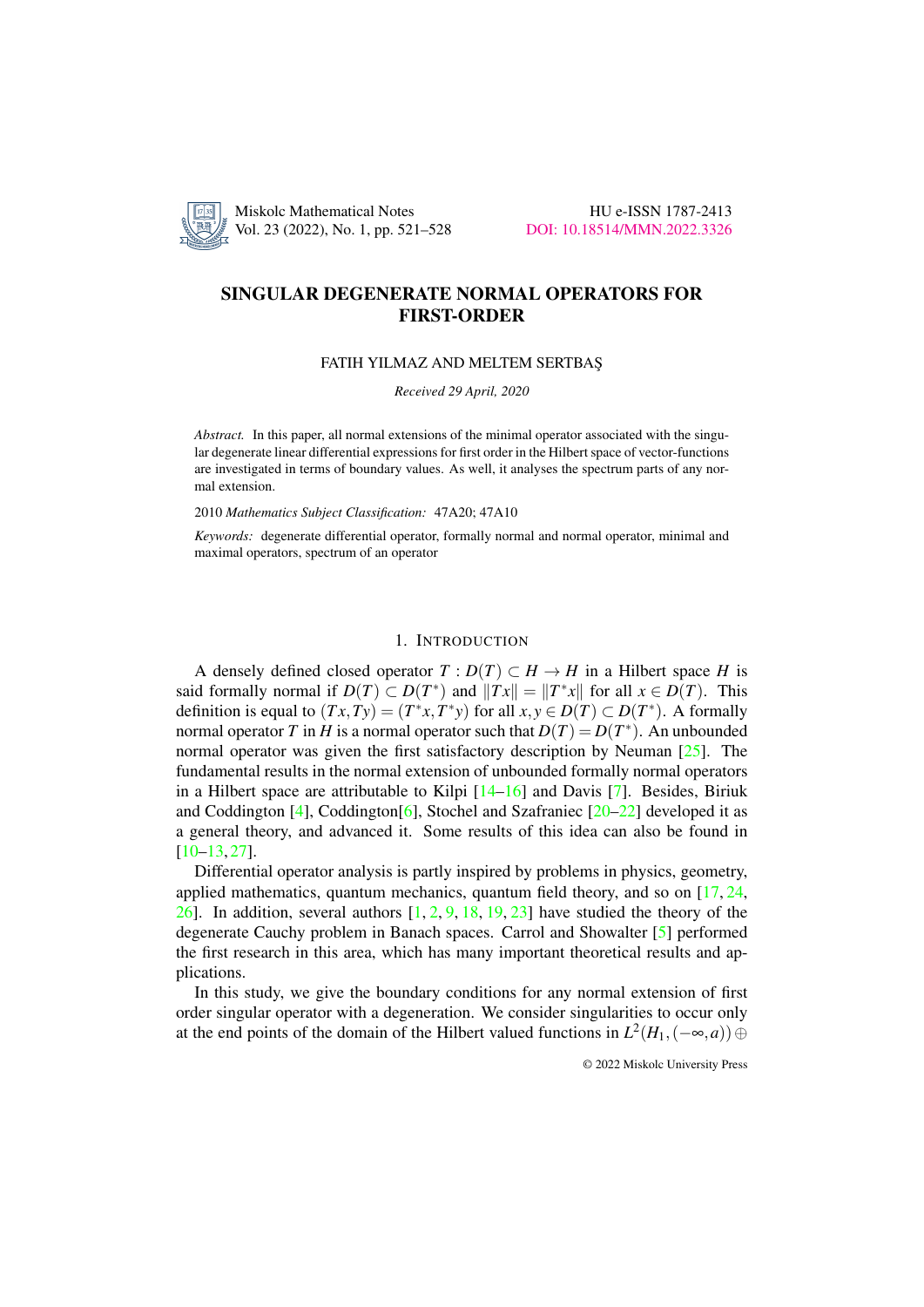## 522 F. YILMAZ AND M. SERTBAS¸

 $L^2(H_2,(b,+\infty))$ . The difference of this study from [\[27\]](#page-7-3) is that the differential expression is degenerated.

Throughout the article, we use the notations  $Range(T)$ ,  $Ker(T)$ ,  $\sigma_c(T)$ ,  $\sigma_p(T)$  for the range of  $T$ , the kernel of  $T$ , the continuous spectrum of  $T$  and the point spectrum of *T*, respectively.

## 2. NORMAL EXTENSIONS OF THE MINIMAL OPERATOR

Let  $H_1$  and  $H_2$  be separable complex Hilbert spaces,  $A_k: H_k \to H_k$  be linear bounded positive selfadjoint operators with closed range and  $KerA_k \neq \{0\}$  and  $B_k : H_k \to H_k$ be linear bounded selfadjoint operators for  $k = 1, 2$ . Consider the Hilbert space of vector-functions

$$
\mathcal{H} := L^2(H_1, (-\infty, a)) \oplus L^2(H_2, (b, +\infty)), a < b.
$$

with the inner product given by for all  $u(t) = (u_1(t), u_2(t)), v(t) = (v_1(t), v_2(t)) \in \mathcal{H}$ 

$$
(u(t),v(t))_{\mathcal{H}} := \int_{-\infty}^{a} (u_1(t),v_1(t))_{H_1} dt + \int_{b}^{+\infty} (u_2(t),v_2(t))_{H_2} dt
$$

where  $u_1(t)$ ,  $v_1(t) \in L^2(H_1, (-\infty, a))$  and  $u_2(t)$ ,  $v_2(t) \in L^2(H_2, (b, +\infty))$ . We deal with the linear degenerate differential expression for  $u(t) = (u_1(t), u_2(t)) \in \mathcal{H}$ 

<span id="page-1-0"></span>
$$
l(u(t)) = \begin{cases} (A_1u_1(t))' + B_1u_1(t), & t < a \\ (A_2u_2(t))' + B_2u_2(t), & t > b \end{cases}
$$
 (2.1)

where  $\dim Range(A_1) = \dim Range(A_2) > 0$  and  $(-1)^k B_k \geq 0$ , for  $k = 1, 2$ . Formally adjoint of this differential expression in the space  $H$  is in the form

<span id="page-1-1"></span>
$$
l^+(v(t)) = \begin{cases} -(A_1v_1(t))' + B_1v_1(t), & t < a \\ -(A_2v_2(t))' + B_2v_2(t), & t > b \end{cases}
$$
 (2.2)

where  $v(t) = (v_1(t), v_2(t)) \in \mathcal{H}$ .

Now, consider the operator  $L'_0$  on the dense linear manifold in  $\mathcal{H}_1$ 

$$
D'_0 := \{u(t) \in \mathcal{H} : u(t) = \sum_{i=1}^n \varphi_i(t) f_i, \, \varphi_i(t) f_i = (\varphi_{i1}(t) f_{i1}, \varphi_{i2}(t) f_{i2}),
$$
  

$$
\varphi_{i1}(t) \in C_0^{\infty}(-\infty, a), \, \varphi_{i2}(t) \in C_0^{\infty}(b, \infty), \, f_{ik} \in H_k, \, k = 1, 2, n \in \mathbb{N}\}
$$

and  $L'_0u(t) := l(u(t))$ .  $L'_0$  has closure because the domain of  $L'^*_0$  contains  $D'_0$ . We say that the closure operator of  $L_0$  in  $H$  is called the minimal operator associated with the linear differential expression  $(2.1)$  and denote by  $L_0$ .

Additionally, the minimal operator  $L_0^+$  in  $\mathcal H$  generated by the linear differential expression [\(2.2\)](#page-1-1) can be given. The adjoint operator of  $L_0^+(L_0)$  in  $H$  is called the maximal operator generated by  $(2.1)$   $((2.2))$  $((2.2))$  $((2.2))$  and is denoted by  $L(L^+)$  [\[3,](#page-6-12)[8\]](#page-6-13). We note that if *T* is a closable operator on a Hilbert space *H* and  $S : H \to H$  is a bounded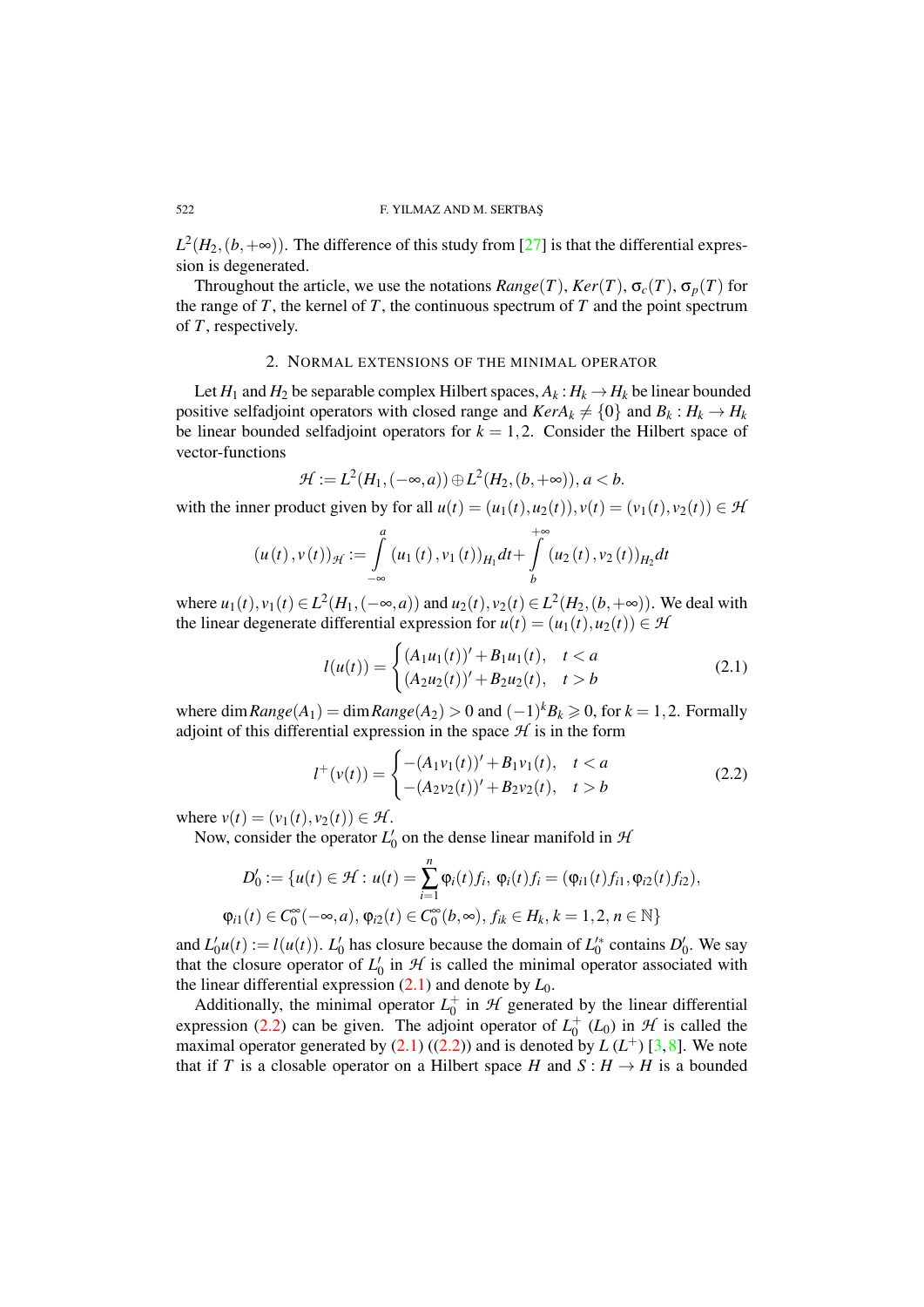operator, then  $\overline{T+S} = \overline{T} + \overline{S}$  and  $D(\overline{T+S}) = D(\overline{T})$  where  $\overline{T}$  is the smallest closed extension of *T*. In this fact and [\[27\]](#page-7-3) it can be easily seen that  $L_0 \subset L$ ,  $L_0^+ \subset L^+$ ,

$$
D(L_0) = \{u = (u_1, u_2) \in \mathcal{H} : ((A_1u_1)', (A_2u_2)') \in \mathcal{H}, u_1(a) \in Ker A_1, u_2(b) \in Ker A_2\}
$$

and  $D(L) = \{u = (u_1, u_2) \in \mathcal{H} : ((A_1u_1)', (A_2u_2)') \in \mathcal{H}\}.$ 

Also, we denote  $H_{k0} := Ker A_k$ ,  $H_{k1} := Range A_k$ ,  $A_{k1} := A|_{H_{k1}} : H_{k1} \to H_{k1}$  and  $B_{kj} := B|_{H_{kj}}$ :  $H_{kj} \to H_{kj}$ , for  $k = 1, 2$ , and  $j = 0, 1$ .

<span id="page-2-0"></span>Theorem 1. *The following statements are equivalent:*

- (i)  $L_0$  *is a formally normal operator on*  $H$ *.*
- (ii)  $A_k B_k = B_k A_k, k = 1, 2.$

*Proof.* (*i*)  $\rightarrow$  (*ii*) Let *L*<sub>0</sub> be a formally normal operator on *H*, then for each  $u(t) = (u_1(t), u_2(t)), v(t) = (v_1(t), v_2(t)) \in D(L_0) \subset D(L_0^*)$  the following equality holds

$$
(L_0u(t), L_0v(t))_{\mathcal{H}} - (L_0^*u(t), L_0^*v(t))_{\mathcal{H}}
$$
  
=  $2\left[ ((A_1u_1(t))', B_1v_1(t))_{L^2(H_1, (-\infty, a))} + (B_1u_1(t), (A_1v_1(t))')_{L^2(H_1, (-\infty, a))}\right. + ((A_2u_2(t))', B_2v_2(t))_{L^2(H_2, (b, +\infty))} + (B_2u_2(t), (A_2v_2(t))')_{L^2(H_2, (b, +\infty))} \right] = 0.$ 

Also, if it is used before the inequation for  $e^{it}u(t)$ ,  $e^{it}v(t) \in D(L_0)$ , then

$$
((B_1A_1 - A_1B_1)u_1(t), v_1(t))_{L^2(H_1, (-\infty, a))} + ((B_2A_2 - A_2B_2)u_2(t), v_2(t))_{L^2(H_2, (b, +\infty))} = 0
$$

Since  $D(L_0)$  is dense in  $H$ , we have

$$
A_k B_k = B_k A_k \text{ for } k = 1, 2.
$$

 $(ii) \rightarrow (i)$  In this case, since  $B_k$  are bounded linear operator

$$
B_k(A_k u_k(t))' = (B_k A_k u_k(t))'
$$

is true for  $k = 1, 2$ . Therefore, from the first equation and this result it is can be obtained that  $L_0$  is a formally normal operator.

**Theorem 2.** Let  $A_k B_k = B_k A_k$ ,  $k = 1, 2$  be hold.  $L_n$  is any normal extension of the *minimal operator*  $L_0$  *iff the domain of*  $L_n$  *is equal to a restriction of*  $D(L)$  *satisfied the following boundary condition*

$$
\begin{cases} A_2^{1/2}u(b) = WA_1^{1/2}u(a), \\ A_1^{1/2}u(a) \in Ker(-B_1)^{1/2}, A_2^{1/2}u(b) \in Ker(B_2)^{1/2} \end{cases}
$$

*where*  $W: H_{11} \rightarrow H_{21}$  *is a unitary operator. Moreover, the unitary operator W is defined uniquely by the extension*  $L_n$ *, i.e.*  $L_n = L_W$ *.*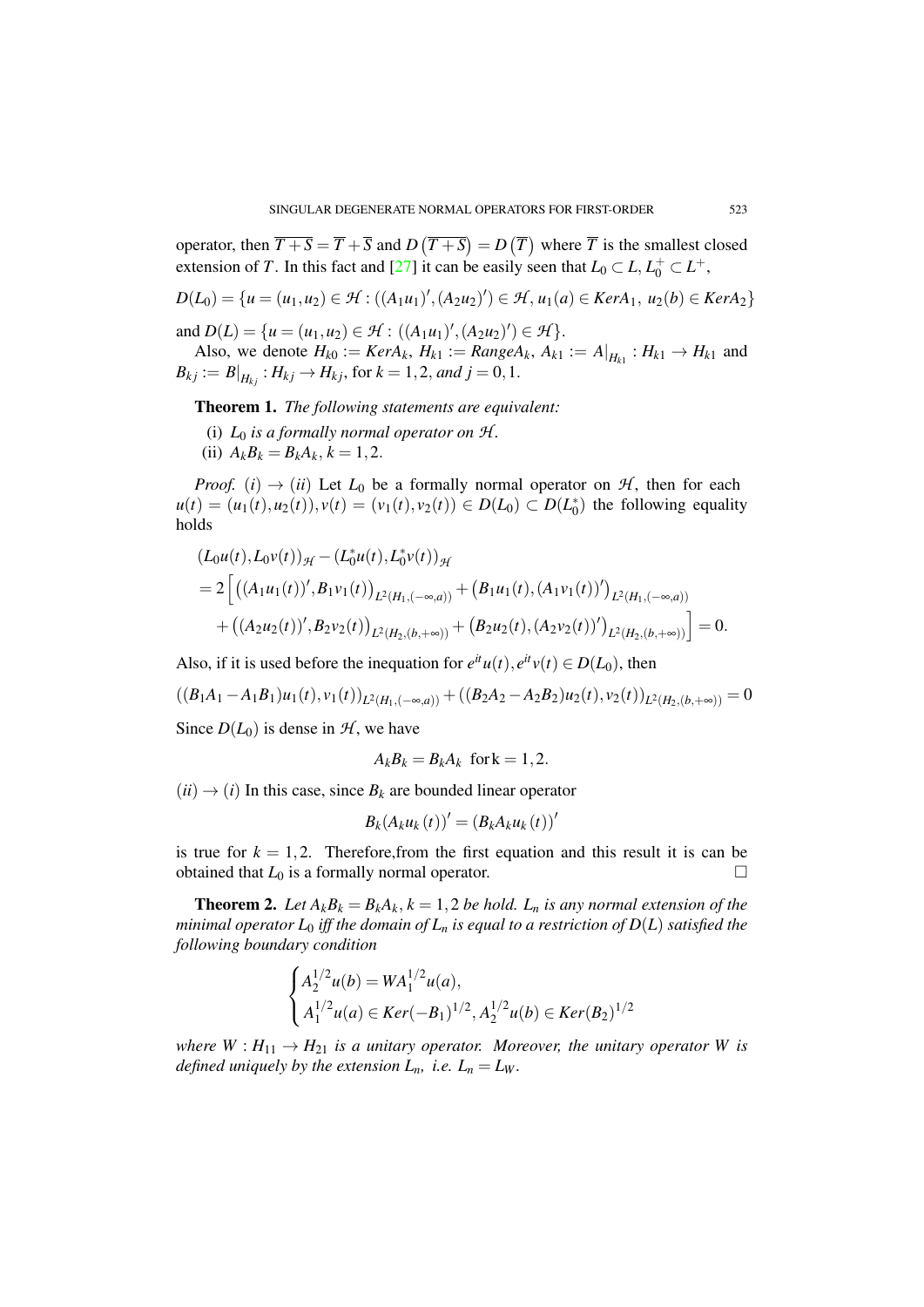#### 524 F. YILMAZ AND M. SERTBAS¸

*Proof.* Let  $L_n$  be a normal extension of the minimal operator  $L_0$ . In this case, we have

$$
(L_nu(t),u(t))_{\mathcal{H}}-(u(t),L_n^*u(t))_{\mathcal{H}}=\|A_1^{1/2}u(a)\|_{H_1}^2-\|A_2^{1/2}u(b)\|_{H_2}^2=0.
$$

for all  $u \in D(L_n) = D(L_n^*)$ . Therefore, there is an isometric operator  $WA_1^{1/2}u(a) =$  $A_2^{1/2}$  $u^{1/2}u(b)$ ,  $u \in D(L_n)$ . Moreover,

$$
H_a = \{u(a) \in H_1 : u(t) \in D(L_n)\},\
$$
  

$$
H_b = \{u(b) \in H_2 : u(t) \in D(L_n)\}
$$

are subspaces of  $H_1$  and  $H_2$ , respectively. We claim that  $H_a = H_1$  and  $H_b = H_2$ . Otherwise, there exist a nonzero element  $f_1 \in H_a^{\perp}$  or  $f_2 \in H_b^{\perp}$  and it can be defined two functions such that  $u_1(t) = (e^t A_{11}^{-1} f_1, 0)$  and  $u_2(t) = (0, e^{-t} A_{21}^{-1} f_2)$  in  $H$ . Moreover, for all  $u \in D(L_n)$ 

$$
(L_nu(t),u_k(t))_{\mathcal{H}} - (u(t),L_n^*u_k(t))_{\mathcal{H}} = (A_1u(a),u_k(a))_{H_1} - (A_2u(b),u_k(b))_{H_2} = 0
$$

is true. This result implies  $u_k \in D(L_n^*)$ , but  $u_k \notin D(L_n)$ ,  $k = 1, 2$ . Because  $L_n$  is a normal operator, it is a contradiction. Therefore,  $W: H_{12} \rightarrow H_{21}$  is a unitary operator and determined uniquely by the extension of *Ln*.

On the other hand,  $L_n$  is a normal extension operator of  $L_0$ , for every  $u(t) \in D(L_n)$ the following inequalities hold

$$
(L_nu(t), L_nu(t))_{\mathcal{H}} - (L_n^*u(t), L_n^*u(t))_{\mathcal{H}}
$$
  
=  $2\left[\left(B_1A_1^{1/2}u(a), A_1^{1/2}u(a)\right)_{H_1} - \left(B_2A_2^{1/2}u(b), A_2^{1/2}u(b)\right)_{H_2}\right]$   
=  $-2\|(-B_1A_1)^{1/2}u(a)\|_{H_1}^2 - 2\|(B_2A_2)^{1/2}u(b)\|_{H_2}^2 = 0.$ 

Hence,  $u(a) \in Ker(-B_1)^{1/2}$  and  $u(b) \in Ker(B_2)^{1/2}$ .

Conversely, suppose that  $W: H_{11} \rightarrow H_{21}$  is a unitary operator and the boundary conditions

$$
A_2^{1/2}u(b) = WA_1^{1/2}u(a), u(a) \in Ker(-B_1)^{1/2}, u(b) \in Ker(B_2)^{1/2}
$$

are satisfied. In this case, the adjoint operator  $L_W^*$  is generated by the differential-operator expression [\(2.2\)](#page-1-1) and  $D(L_W) = D(L_W^*)$ . Also, the other condition of normal extensions in  $H$  can be easily obtained.

Corollary 1. *If any of B*<sup>1</sup> *or B*<sup>2</sup> *is a one to one operator, then there isn't any normal extension of*  $L_0$  *in*  $H$ *.* 

**Corollary 2.** *If there exists a normal extension of*  $L_0$  *in*  $H$ *, then* 

$$
\dim Ker(-B_{11})^{1/2} = \dim Ker(B_{21})^{1/2} > 0.
$$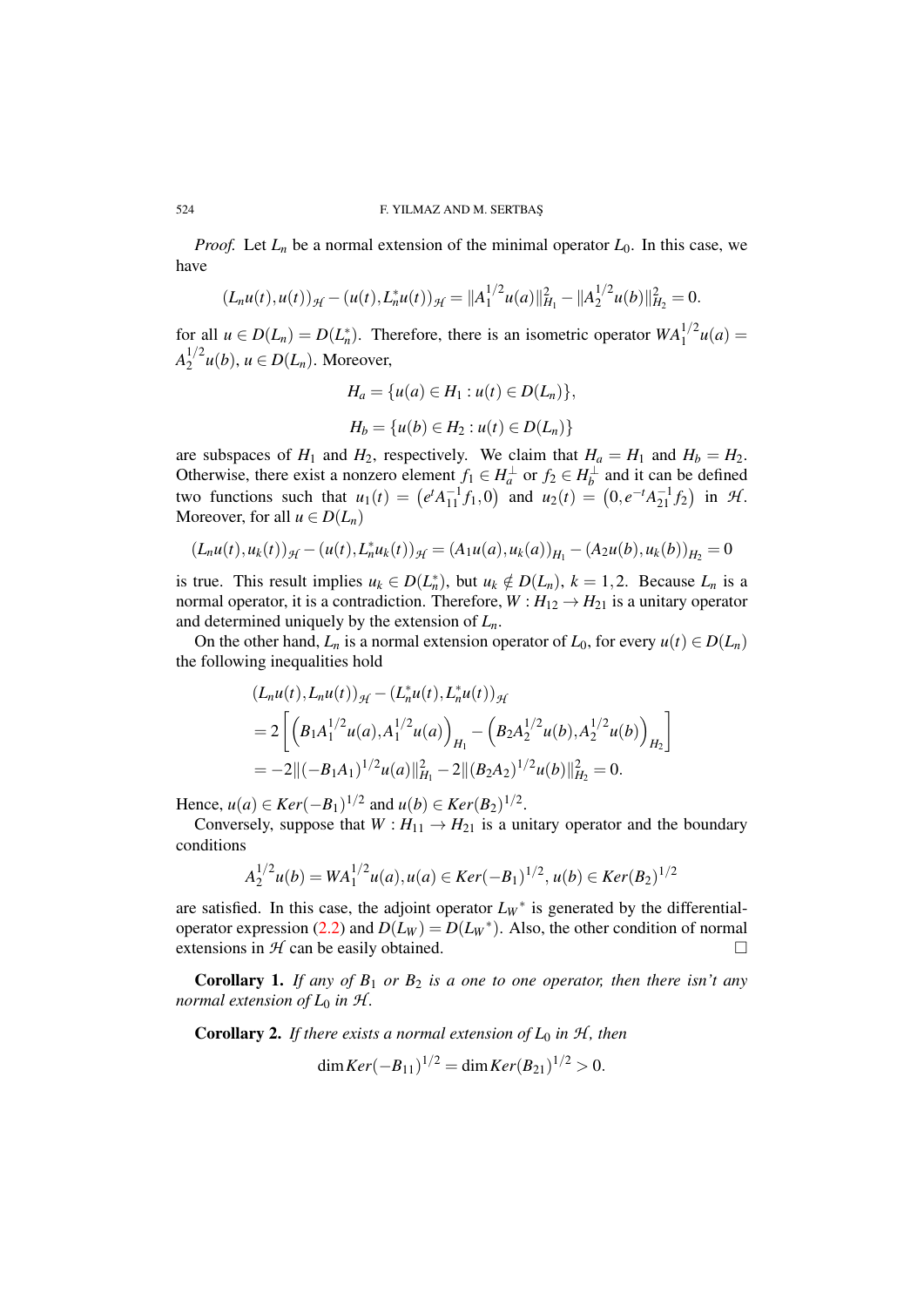## 3. THE SPECTRUM PARTS OF NORMAL EXTENSIONS

In this section, the spectrum parts of any normal extension  $L_W$  of minimal operator  $L_0$  generated by [\(2.1\)](#page-1-0) in  $H$  and boundary conditions with the unitary operator  $W: H_{11} \rightarrow H_{21}$  and

$$
\begin{cases} A_2^{1/2}u(b) = WA_1^{1/2}u(a), \\ A_1^{1/2}u(a) \in Ker(-B_1)^{1/2}, A_2^{1/2}u(b) \in Ker(B_2)^{1/2} \end{cases}
$$

will be investigated. Also, it will be considered that  $0 \in \sigma_p((-B_{11})^{1/2}) \cap \sigma_p((B_{21})^{1/2})$ .

Theorem 3. *Letting L<sup>W</sup> be a normal extension of L*0*, then the point spectrum* σ*p*(*L<sup>W</sup>* ) *of L<sup>W</sup> is the following form*

$$
\sigma_p(L_W) = \sigma_p(B_{10}) \cup \sigma_p(B_{20}).
$$

*Proof.* Consider a problem for the point spectrum for the normal extension  $L_W$ , i.e.

$$
L_W u(t) = \lambda u(t), u(t) \in D(L_W), \lambda \in \mathbb{C}.
$$

It can be written  $u(t) = (u_1(t), u_2(t)) = (u_{10}(t) + u_{11}(t), u_{20}(t) + u_{21}(t)), u_{ki}(t) \in$  $H_{ki}$ ,  $k = 1, 2$ ,  $i = 0, 1$ . Also, since the restriction operator  $A_{k1}$  on  $H_{k1}$ ,  $k = 1, 2$  have a bounded inverse,  $u'_{k1}(t)$  exists. The solution of this problem in  $\mathcal{H}$ 

$$
u_{11}(t) = e^{-A_{11}^{-1}(B_1 - \lambda)(t-a)} f_1, t < a, f_1 \in H_{11},
$$
  
\n
$$
u_{21}(t) = e^{-A_{21}^{-1}(B_2 - \lambda)(t-b)} f_2, t > b, f_2 \in H_{21},
$$
  
\n
$$
A_2^{1/2} f_2 = WA_1^{1/2} f_1,
$$
  
\n
$$
B_1 u_{10}(t) = \lambda u_{10}(t), B_2 u_{20}(t) = \lambda u_{20}(t).
$$

Also,  $A_1^{1/2}$  $f_1^{1/2} f_1 \in Ker(B_1)$  and  $A_2^{1/2}$  $f_2^{1/2} f_2 \in \text{Ker}(B_2)$  $f_2^{1/2} f_2 \in \text{Ker}(B_2)$  $f_2^{1/2} f_2 \in \text{Ker}(B_2)$ , from Theorem 1 it must be

$$
u_{11}(t) = e^{\lambda A_{11}^{-1}(t-a)} f_1, t < a, f_1 \in H_{11},
$$
  
\n
$$
u_{21}(t) = e^{\lambda A_{21}^{-1}(t-b)} f_2, t > b, f_2 \in H_{21},
$$
  
\n
$$
A_2^{1/2} f_2 = WA_1^{1/2} f_1,
$$
  
\n
$$
B_1 u_{10}(t) = \lambda u_{10}(t), B_2 u_{20}(t) = \lambda u_{20}(t).
$$
  
\nBut  $(u_{11}(t), u_{21}(t)) \in \mathcal{H}$  iff  $f_k = 0, k = 1, 2$ , as a result of this  
\n
$$
\sigma_p(L_W) = \sigma_p(B_{10}) \cup \sigma_p(B_{20}).
$$

 $\Box$ 

**Theorem 4.** Letting  $L_W$  be any normal extension of  $L_0$ , then the continuous spec*trum*  $\sigma_c(L_W)$  *of L<sub>W</sub> is in form* 

$$
\sigma_c(L_W) = i \mathbb{R} \cup \sigma_c(B_{10}) \cup \sigma_c(B_{20}).
$$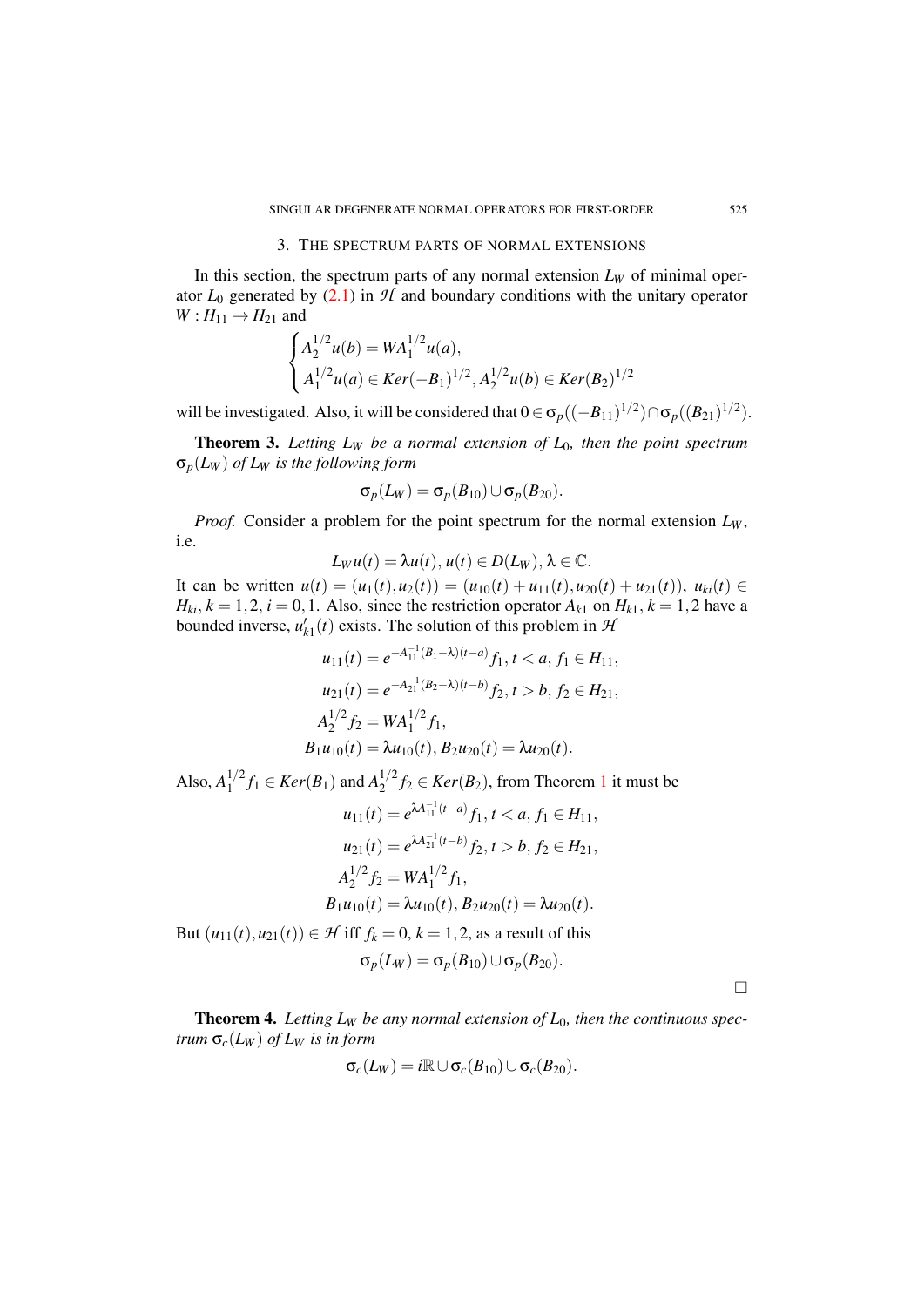*Proof.* It is known that the spectrum of normal operators [\[8\]](#page-6-13),

 $\sigma(L_W) \subset \sigma(ReL_W) + i\sigma(ImL_W),$ 

where *ReL<sub>W</sub>* and *ImL<sub>W</sub>* are real part and imaginary part of  $L_W$ . If  $\lambda = \lambda_r + i\lambda_i$  $\epsilon \in \sigma_c(L_W)$ , then  $\lambda_r \in \sigma(ReLU_W)$  and  $\lambda_i \in \sigma(ImL_W)$ .

Let us deal with the solution of the following problem of the normal extension  $L_W$ ,

$$
L_W u(t) = \lambda u(t) + f(t), u(t) \in D(L_W), f(t) \in \mathcal{H}, \lambda \in \mathbb{C}.
$$

For  $u(t) = (u_1(t), u_2(t)) = (u_{11}(t) + u_{10}(t), u_{21}(t) + u_{20}(t)), u_{ki}(t) \in H_{ki}$  $k = 1, 2, i = 0, 1$ 

$$
A_1u'_{11}(t) + B_1u_{11}(t) = \lambda u_{11}(t) + f_{11}(t), u_{11}(t), f_{11}(t) \in L^2(H_{11}, (-\infty, a)),
$$
  
\n
$$
A_2u'_{21}(t) + B_2u_{21}(t) = \lambda u_{21}(t) + f_{21}(t), u_{21}(t), f_{21}(t) \in L^2(H_{21}, (b, \infty)),
$$
  
\n
$$
A_2^{1/2}u_{21}(b) = WA_1^{1/2}u_{11}(a), u_{11}(a) \in Ker(-B_1)^{1/2}, u_{21}(b) \in Ker(B_2)^{1/2},
$$
  
\n
$$
B_{10}u_{10}(t) = \lambda u_{10}(t) + f_{10}(t), u_{10}(t), f_{10}(t) \in L^2(H_{10}, (-\infty, a)),
$$
  
\n
$$
B_{20}u_{20}(t) = \lambda u_{20}(t) + f_{10}(t), u_{20}(t), f_{20}(t) \in L^2(H_{20}, (b, \infty)).
$$

In this case, when  $\lambda_r \neq 0$  or  $\lambda_r \in \sigma_c(B_{10}) \cup \sigma_c(B_{20})$  there isn't any solution of this problem. Also, because of the boundary conditions and Theorem [1](#page-2-0) the general solution is in the following form

$$
u_{11}(t) = e^{i\lambda_i A_{11}^{-1}(t-a)} f_1 - \int_t^a e^{-A_{11}^{-1}(B_1 - i\lambda_i)(t-s)} A_{11}^{-1} f_{11}(s) ds, \ t < a, f_1 \in H_{11},
$$
  

$$
u_{21}(t) = e^{i\lambda_i A_{21}^{-1}(t-b)} f_2 + \int_b^t e^{-A_{21}^{-1}(B_2 - i\lambda_i)(t-s)} A_{21}^{-1} f_{21}(s) ds, \ t > b, f_2 \in H_{21}.
$$

On the other hand, there exists a function

$$
f(t) = (e^{(1+i\lambda_i)A_{11}^{-1}(t-a)}f_1^*, e^{(-1+i\lambda_i)A_{21}^{-1}(t-b)}f_2^*),
$$

 $A_{k1}^{-1} f_k^* \in \text{Ker}(B_{k1}), k = 1, 2$  in  $H$ , then

$$
u_{11}(t) = e^{i\lambda_i A_{11}^{-1}(t-a)} f_1 - \int_t^a e^{i\lambda_i A_{11}^{-1}(t-a)} e^{A_{11}^{-1}(s-a)} A_{11}^{-1} f_1^* ds
$$
  
\n
$$
= e^{i\lambda_i A_{11}^{-1}(t-a)} f_1 + e^{i\lambda_i A_{11}^{-1}(t-a)} (e^{A_{11}^{-1}(t-a)} - E) f_1^*, \ t < a, f_{1\lambda_i} \in H_{11},
$$
  
\n
$$
u_{21}(t) = e^{i\lambda_i A_{21}^{-1}(t-b)} f_2 + \int_t^t e^{i\lambda_i A_{21}^{-1}(t-b)} e^{-A_{21}^{-1}(s-b)} A_{21}^{-1} f_2^* ds
$$
  
\n
$$
= e^{i\lambda_i A_{21}^{-1}(t-b)} f_{2\lambda_i} - e^{i\lambda_i A_{21}^{-1}(t-b)} (e^{-A_{11}^{-1}(t-b)} - E) f_2^* t > b, f_2 \in H_{21}.
$$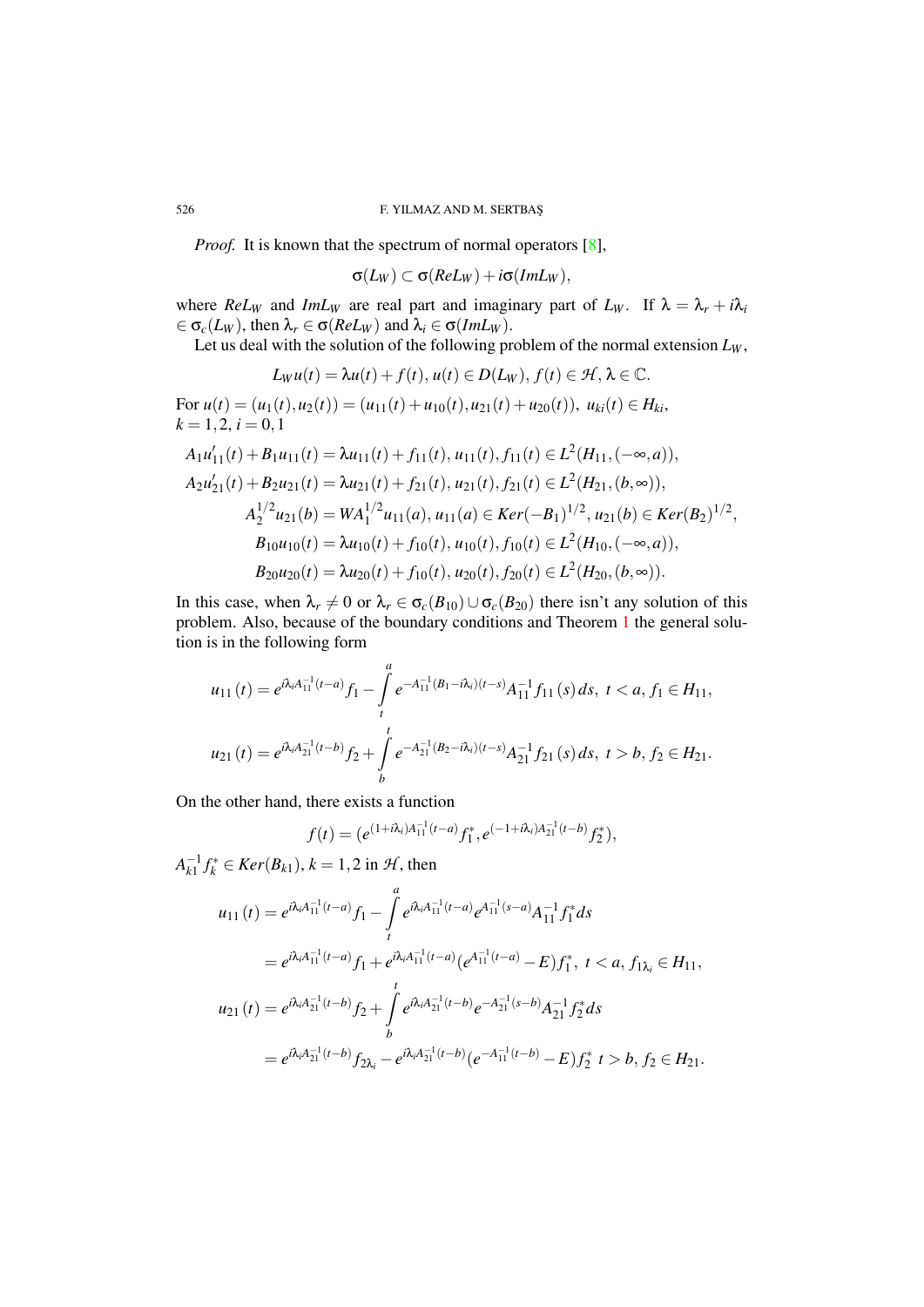Also,  $u(t) = (u_{11}(t), u_{21}(t)) \in D(L_W)$  iff  $f_1^* = f_1$ ,  $f_2^* = -f_2$  and  $A_2^{1/2}$  $f_2^{1/2} f_2^* = WA_1^{1/2} f_1^*.$ Because of this result for  $\alpha \in \mathbb{C} \backslash \{1\}$ , we have

$$
f_{\alpha}(t) = (e^{(1+i\lambda_i)A_{11}^{-1}(t-a)}f_1^*, \alpha e^{(-1+i\lambda_i)A_{21}^{-1}(t-b)}f_2^*),
$$

where  $A_{k1}^{-1} f_k^* \in \text{Ker}(B_{k1})$ , for  $k = 1, 2$ . There is no solution  $L_W u(t) = i\lambda_i u(t) + f_\alpha(t)$ in  $D(L_W)$ . This result completes of the proof.

## COMPETING INTERESTS

The authors declare that they have no competing interests.

## **REFERENCES**

- <span id="page-6-8"></span>[1] V. Barbu and A. Favini, "Periodic problems for degenerate differential equations," *Rend. Istit. Mat. Univ. Trieste*, vol. 28, pp. 29–57, 1996 (suppl. 1997).
- <span id="page-6-9"></span>[2] A. Baskakov and K. Chernyshov, "Spectral analysis of linear relations and degenerate operator semigroups," *English transl, Sb. Math.*, vol. 193, no. 11, pp. 1573–1610, 2002, doi: [10.1070/SM2002v193n11ABEH000696.](http://dx.doi.org/10.1070/SM2002v193n11ABEH000696)
- <span id="page-6-12"></span>[3] Y. M. Berezansky, *Expansions in eigenfunctions of Self-adjoint Operators*. Amer. Math. Soc.: Providence, RI, 1968.
- <span id="page-6-3"></span>[4] G. Biriuk and A. Coddington, " Normal extensions of unbounded formally normal operators," *J. Math. and Mech.*, no. 13, pp. 617–638, 1964.
- <span id="page-6-11"></span>[5] R. Carrol and R. Showalter, *Singular and degenerate Cauchy problems*. London, New York: Academic Press, 1976.
- <span id="page-6-4"></span>[6] E. Coddington, "Extension theory of formally normal and symmetric subspaces," *Mem. Amer. Math. Soc.*, vol. 134, pp. 1–80, 1973, doi: [10.1090/memo/0134.](http://dx.doi.org/10.1090/memo/0134)
- <span id="page-6-2"></span>[7] R. Davis, *Singular Normal Differential Operators*. California Univ.: Tech. Rep., Dep. Math., 1955.
- <span id="page-6-13"></span>[8] N. Dunford and J. Schwartz, *Linear Operators vol. II*. New York: Interscience, 1963.
- <span id="page-6-10"></span>[9] A. Favini and A. Yagi, *Degenerate differential equations in Banach spaces*. New York: Marcel Dekker, Inc., 1999.
- <span id="page-6-5"></span>[10] Z. Ismailov, "Formally-normal extensions of an operator," *Diff. Equations, Minsk.*, vol. 28, no. 5, pp. 905–907, 1992.
- [11] Z. Ismailov, "On the normality of first-order differential operators," *Bull. Pol. Acad. Sci. (Math.)*, vol. 51, pp. 139–145, 2003.
- [12] Z. Ismailov, "Compact inverses of first-order normal differential operators," *J. Math. Anal. Appl.*, vol. 320, pp. 266–278, 2006, doi: [10.1016/j.jmaa.2005.06.090.](http://dx.doi.org/10.1016/j.jmaa.2005.06.090)
- <span id="page-6-6"></span>[13] Z. Ismailov and M. Erol, "Normal differential operators of first-order with smooth coefficients," *Rocky MT J. Math.*, vol. 42, pp. 1100–1110, 2012, doi: [10.1216/RMJ-2012-42-2-633.](http://dx.doi.org/10.1216/RMJ-2012-42-2-633)
- <span id="page-6-0"></span>[14] Y. Kilpi, *Uber lineare normale transformationen in Hilbertschenraum ¨* . Ann. Acad. Sci. Fenn. Math. Ser. AI 154, 1953.
- [15] Y. Kilpi, "Über das komplexe momenten problem," Ann. Acad. Sci. Fenn. Math. Ser. AI, no. 236, pp. 1–32, 1957.
- <span id="page-6-1"></span>[16] Y. Kilpi, *Uber die anhazl der hypermaximalen normalen fort setzungen normalen transforma- ¨ tionen*. Ann. Univ. Turkuenses, Ser. A.I. 65, 1963.
- <span id="page-6-7"></span>[17] R. H. S. Albeverio, F. Gezstesy and H. Holden, *Solvable Models in Quantum Mechanics*. Providence, RI: AMS Chelsea Publishing, 2005.